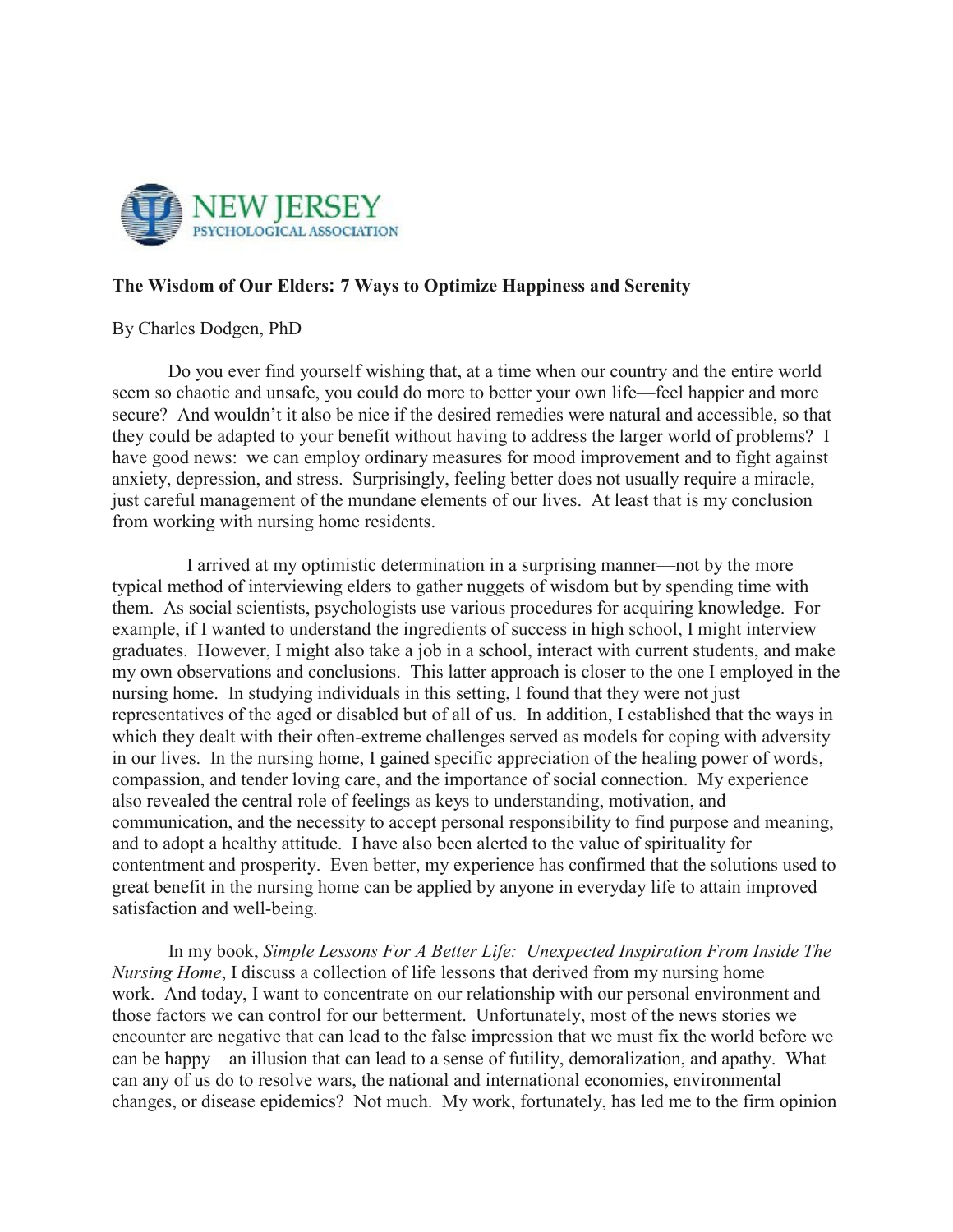that small changes in our personal environment can yield big emotional and psychological benefits.

A brief discussion of a nursing home resident, Carmen, serves to illustrate my point. When I met her, Carmen was an unhappy, seventy-two-year-old widow with three children, who was contending with spinal stenosis that had rendered her legs weak and painful and had left her virtually immobile. Prior to our meeting, she had kept an untidy room littered with clothes, books and magazines, and she did nothing to personalize or beautify her living space. She rarely came out of her room and interacted very infrequently with other residents, including her roommate. She had been unkempt, claiming that washing was too uncomfortable. She had also spent most of her time and attention on the daily news as obtained from her TV and radio, leading to anger and frustration with the world. Separated from home and family, disabled, and often in pain, she *had* to be depressed, right? Wrong. Carmen was helped to de-clutter and reorganize her room. She was convinced to go through the discomfort of bathing more regularly, improving her hygiene and appearance. She agreed to come out of her room and to attend activities, in order to interact more with other people and exercise her body. She also changed her eating and entertainment habits, consuming healthier foods and varying her TV and radio listening. Although significant aspects of Carmen's life remained unchanged, her spirits lifted and her quality of life improved dramatically. Changes she made to her physical surroundings, her social activity, and her "internal environment" were beneficial even though other important considerations, like her health, were static.

The moral of Carmen's story is that we have greater control of our happiness and mental health than we may think. No matter what your circumstances, you can make modest changes that make your life better. I like the analogy of the greenhouse that is used to form an ideal environment for the growth of plants. Instead of adjusting sunlight, temperature, humidity, and other factors for plant health, you can *create* factors related to optimal human growth. While life outside of your "greenhouse" may be harsh, you will be well-fortified to deal with it by intentionally mastering your micro-environment, namely the people, and places you most interact with. Don't waste your time searching for a cure-all—you might be pleasantly surprised at the power of a few simple changes to improve your outlook.

Seven keys to optimizing your life are:

- 1. **Awareness and empowerment**. Recognize that you *can* change the world—the world that matters most for your resilience and verve. Allow the appropriate authorities to deal with the important matters beyond your direct control.
- 2. **Visual appeal**. Make yourself and your surroundings pleasant. You will look and feel better and you will be more attractive to others.
- 3. **Association with positive people**. Make it a priority to spend as much time with people who are supportive, comforting, fun, and who make you feel good.
- 4. **Mindful consumption**. You consume food and drink, as well as mental stimulation. If you pollute your body with poor food choices, excesses of low quality foods, alcohol, tobacco, and drugs, you will suffer the consequences. Similarly, you must choose healthy "mind food": a diverse diet consisting of reading, writing, talking, meditating, listening to music, and watching television and movies.